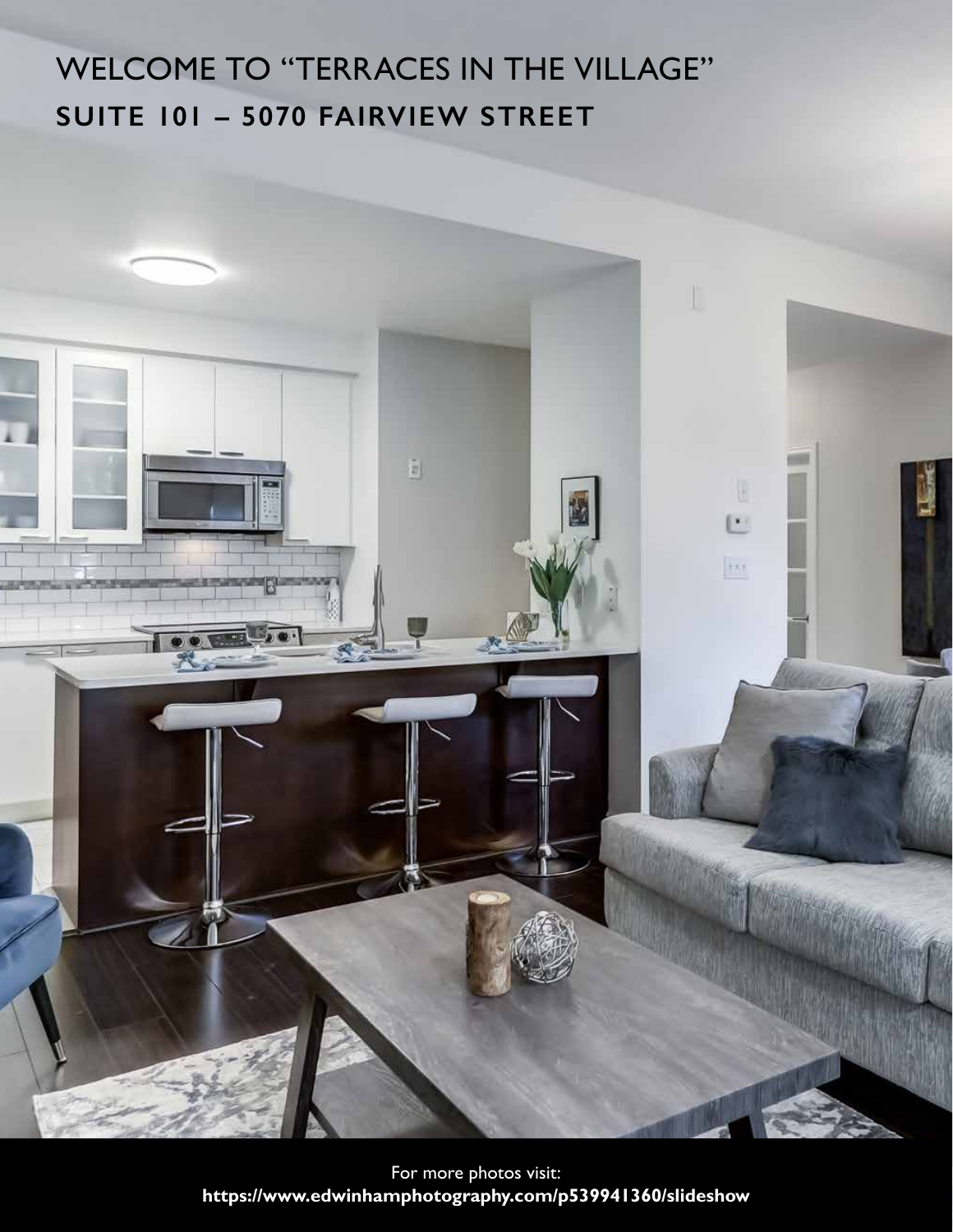## WELCOME TO SUITE 101 – 5070 FAIRVIEW STREET

### **… AN IMPECCABLE SUITE**

A spacious, entertainment-sized main floor unit – cleverly designed to practically integrate living, working and dining areas separated from the large, private master suite

#### **… AN INTIMATE 6-STOREY COMPLEX**

A collection of only 72 units with modern open concept layouts and spacious balconies by high quality / high value builder Branthaven, supported by superb property management

#### **… A PRIME LOCATION**

Excellent for commuters' walking distance to the Appleby GO Station and easy access to the QEW, numerous nearby shopping and dining options, Sherwood Forest Park and extensive walking / biking paths to accommodate an active lifestyle

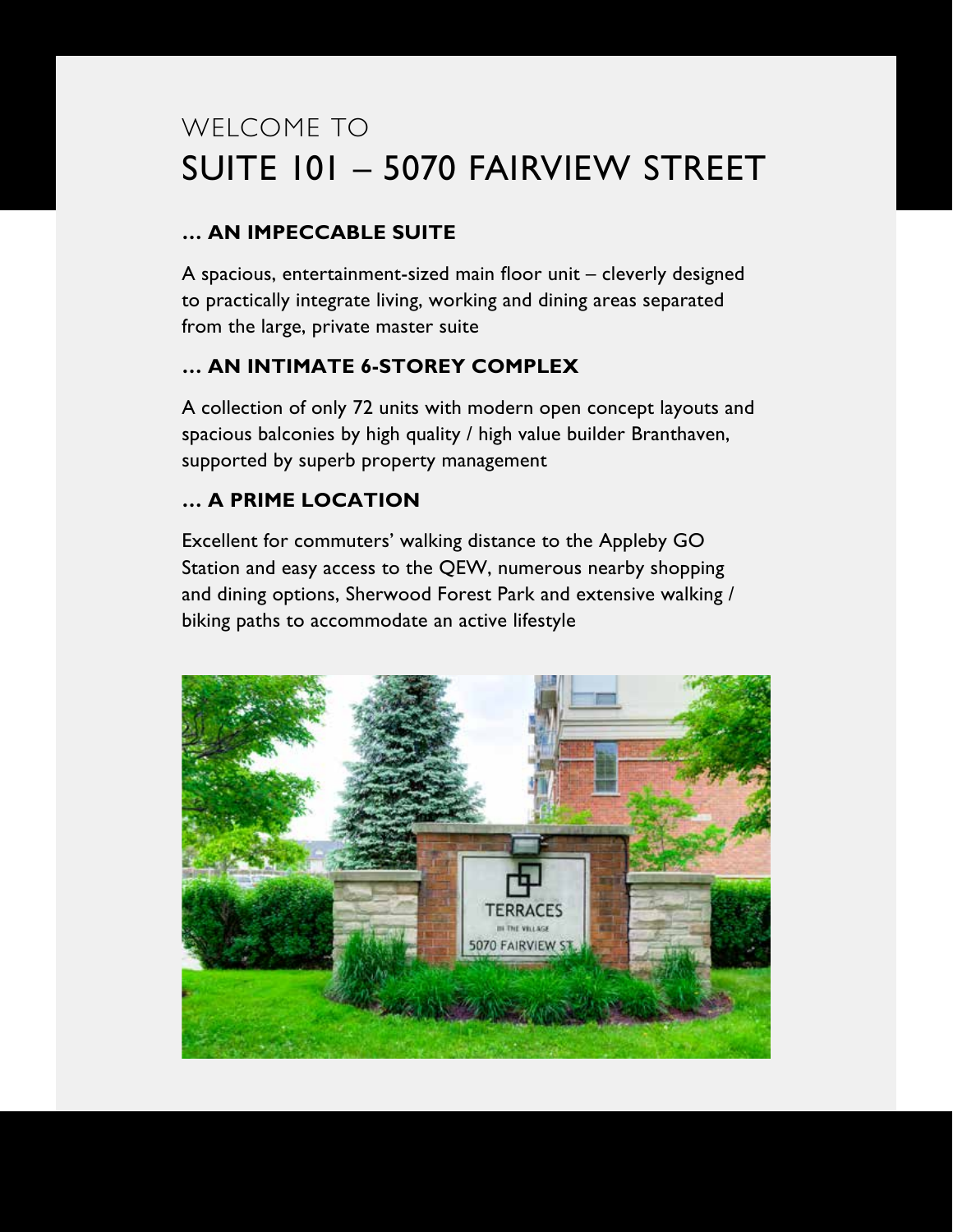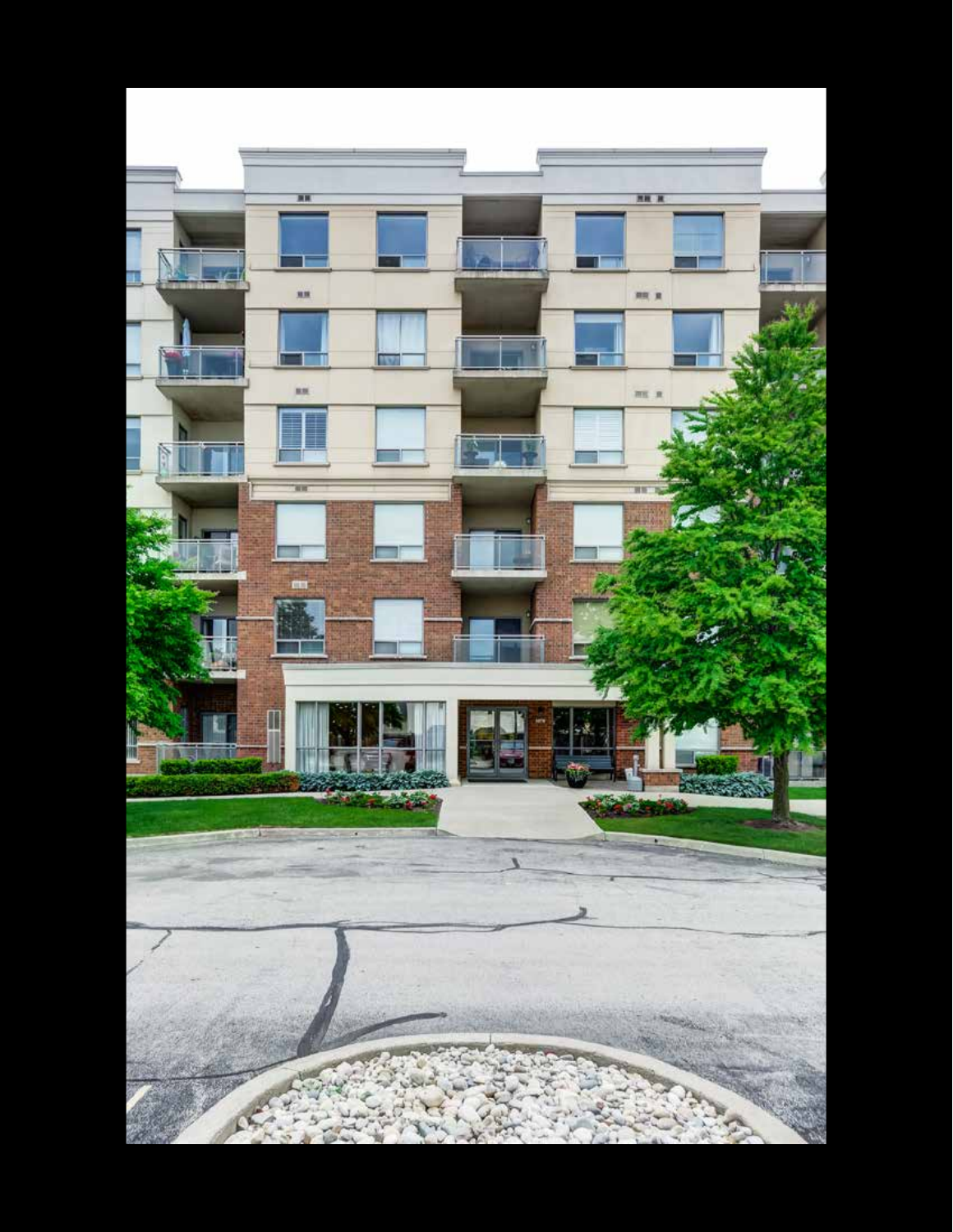#### **BY THE NUMBERS**

- BUILDING 6 floors, 72 units, large party/meeting room, lots of visitor parking
- SUITE 1 bedroom w/ 4-piece en-suite bathroom, 1 powder room
- APPLIANCES 4 stainless steel, 1 set of stacker laundry appliances
- SQFT approximately 920 sf including a 10' x 10' terrace
- TAXES / YEAR \$2,373.21 / 2022
- MAINTENANCE \$427 / month
- HYDRO \$50 / month (approximately)
- GARAGE 1 underground parking space, bike storage, car wash station
- LOCKER 1 owned locker

![](_page_3_Picture_10.jpeg)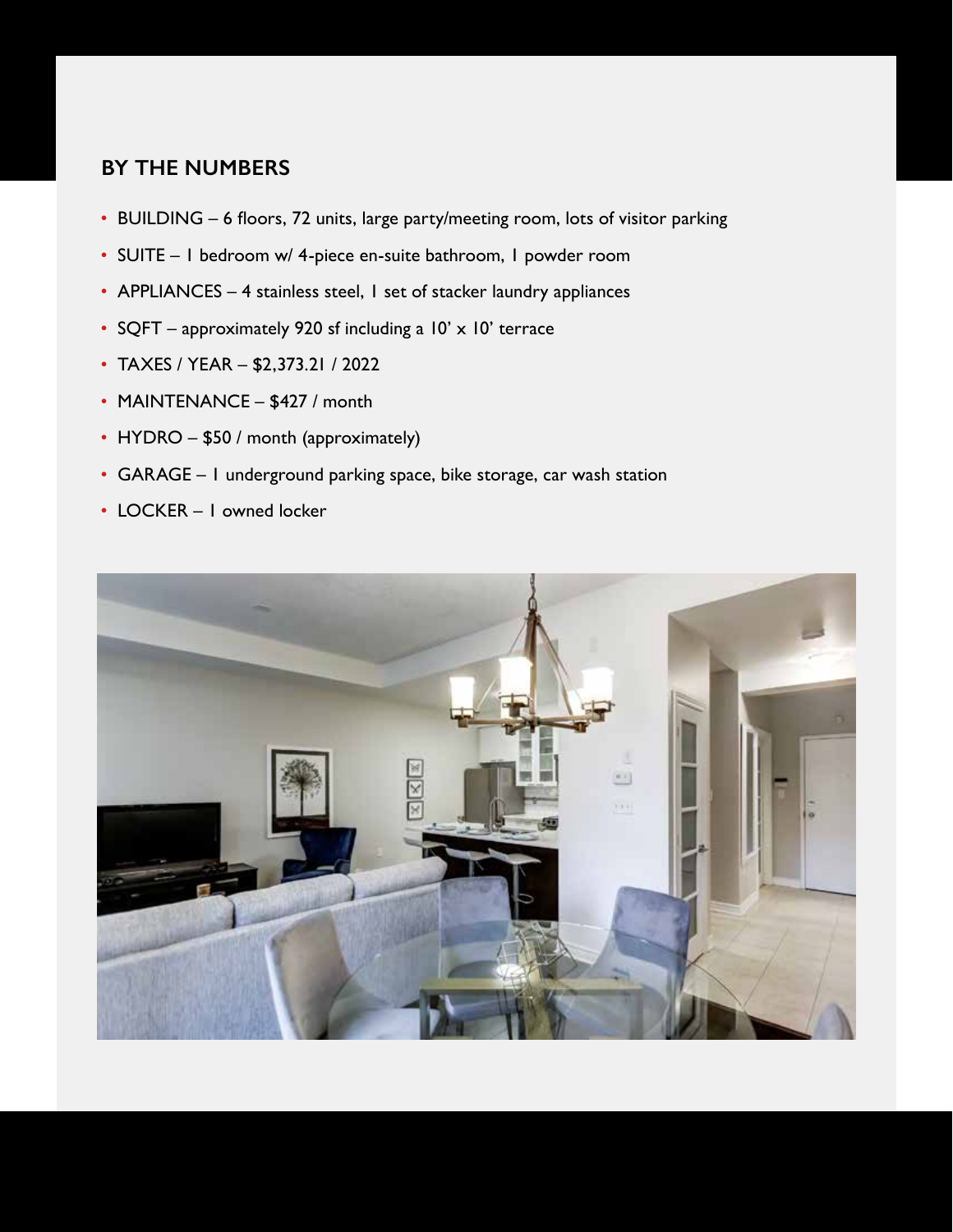![](_page_4_Picture_0.jpeg)

![](_page_4_Picture_1.jpeg)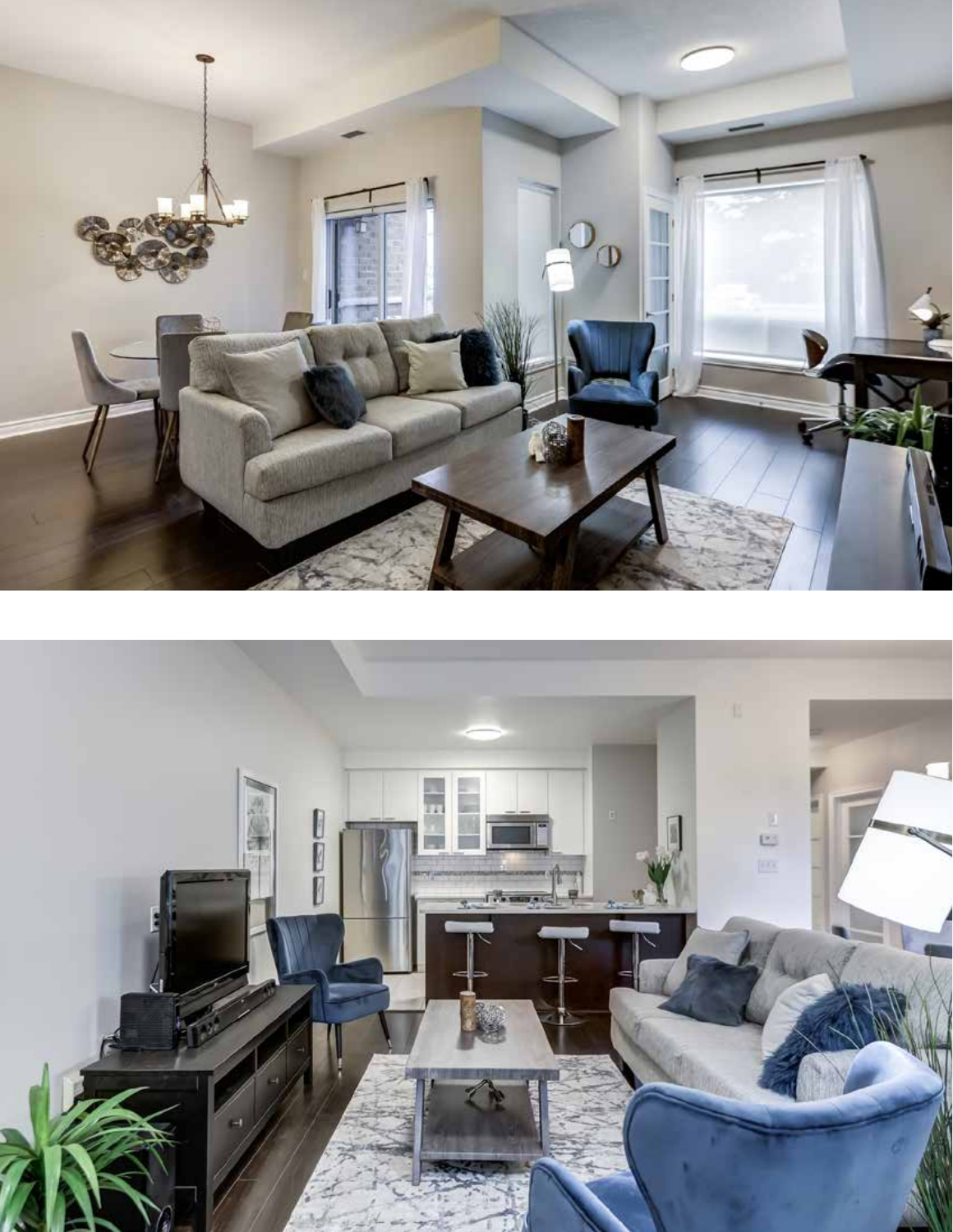![](_page_5_Picture_0.jpeg)

![](_page_5_Picture_1.jpeg)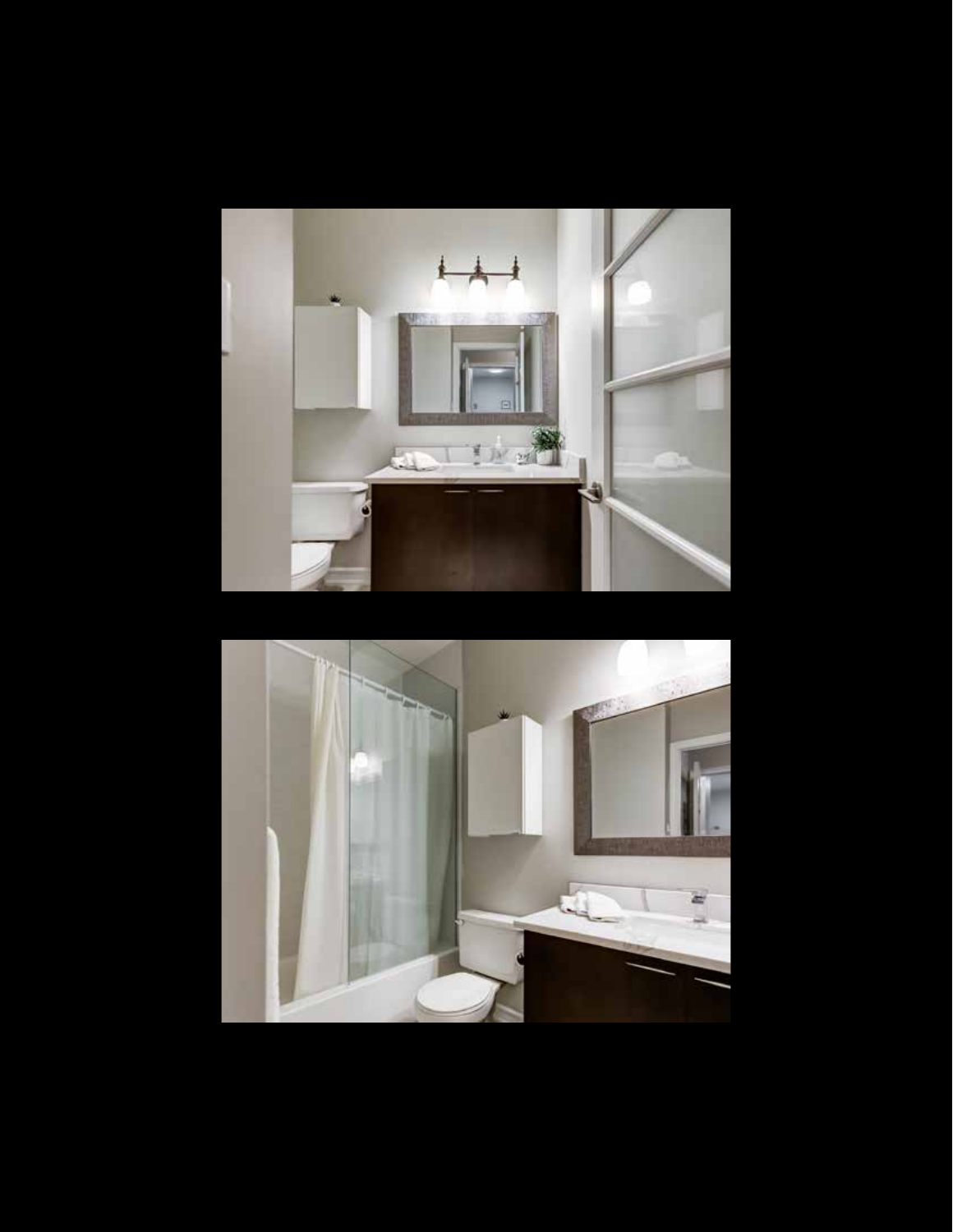![](_page_6_Picture_0.jpeg)

![](_page_6_Picture_1.jpeg)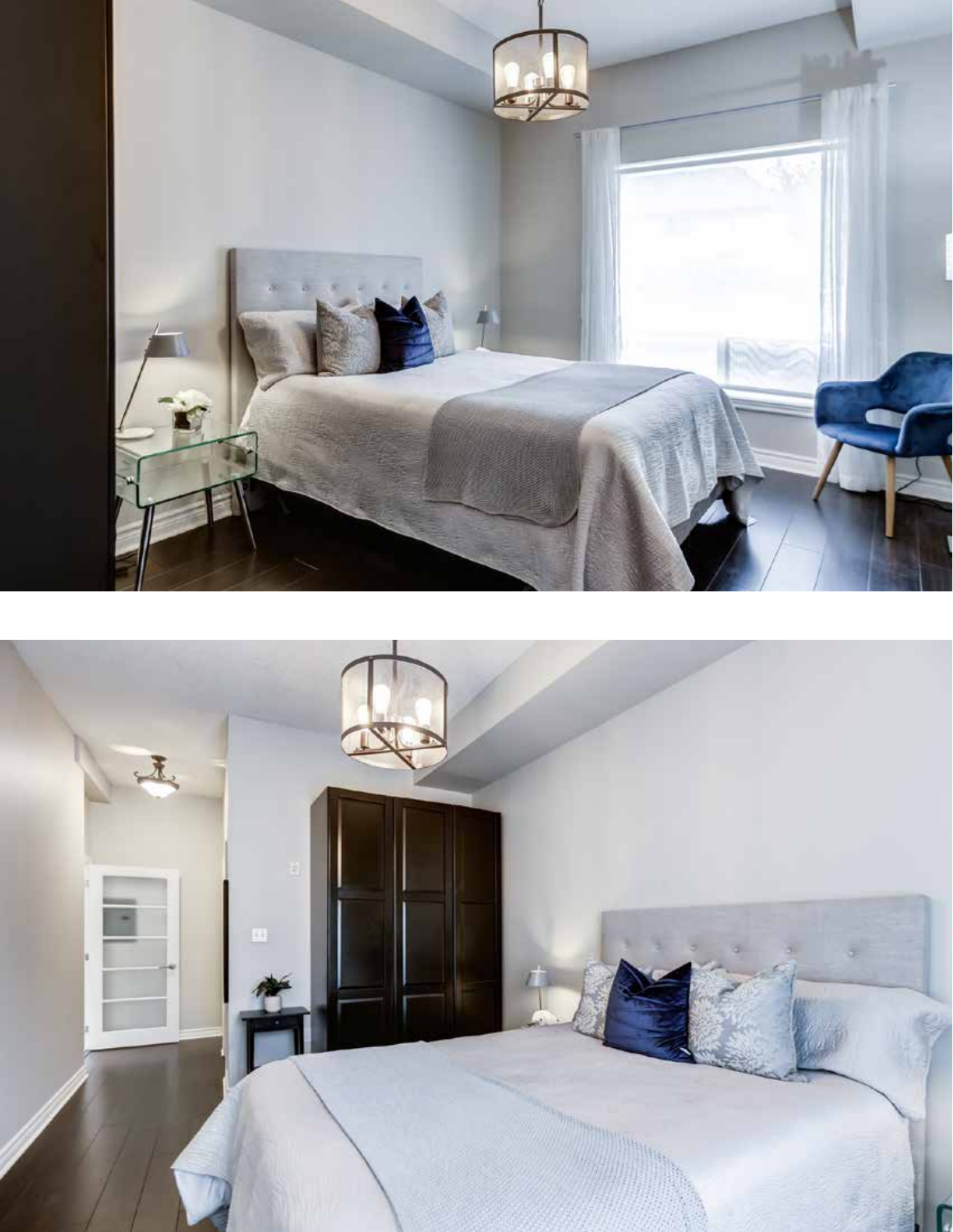![](_page_7_Picture_0.jpeg)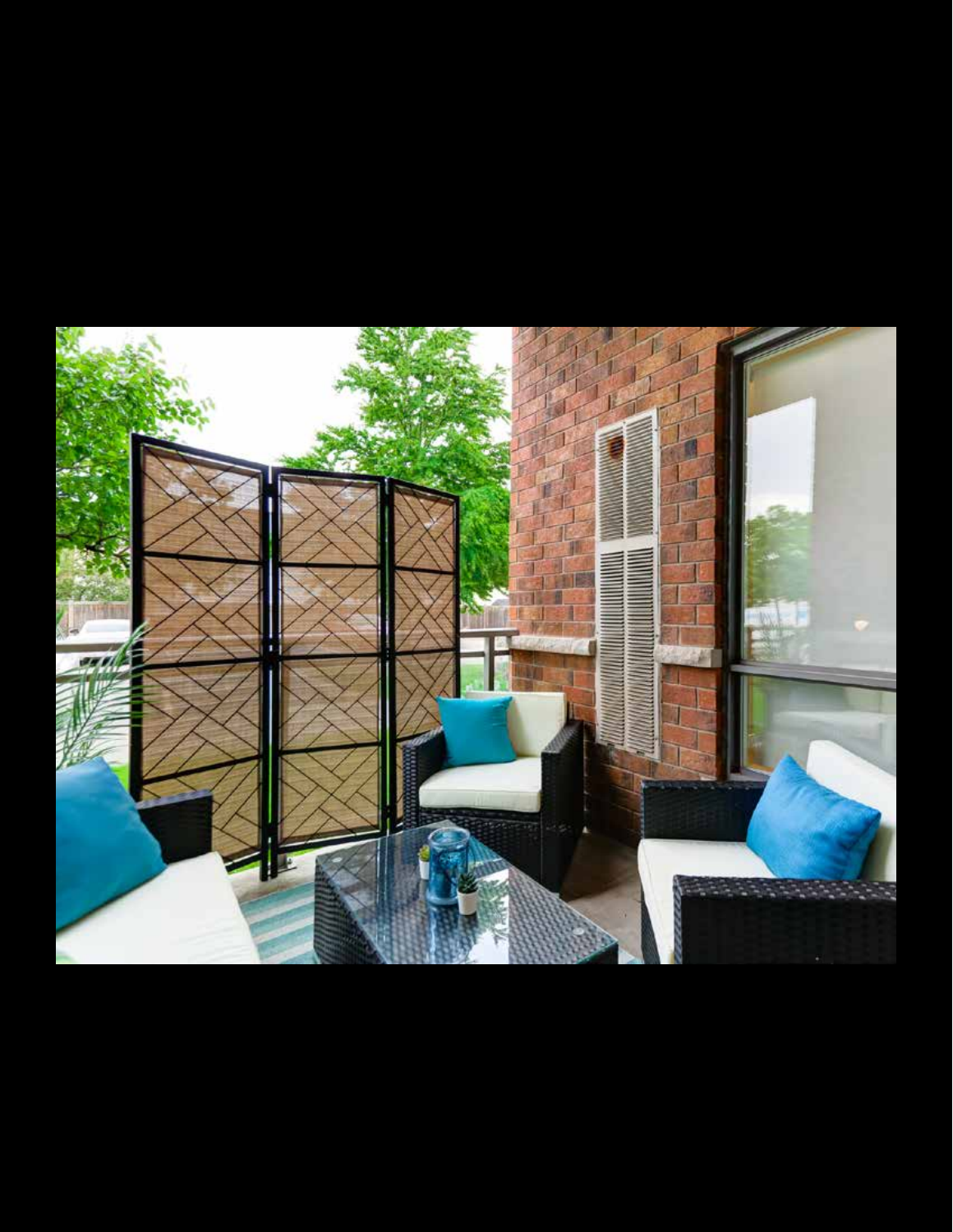### **FEATURES**

- Ceiling height just under 9 feet.
- Spacious foyer with access to walk-in laundry, pantry and utility room, powder room and large closet.
- Luxurious finishes including frosted glass paneled doors throughout, lovely dark wood, wide plank flooring in living, dining and bedroom; porcelain floor tiles in foyer, kitchen and bathrooms.
- Contemporary kitchen with high-end cabinetry and quartz countertops, plentiful cupboard space, four stainless steel appliances and over-sized peninsula overlooking the open concept living and dining space.
- Entertainment-sized dining room space with double sliding door access to your intimate ground level terrace.
- Great, window-lined work-from-home office space.
- Well-appointed master bedroom retreat with large walk-in closet and spacious en-suite bathroom.

![](_page_8_Picture_8.jpeg)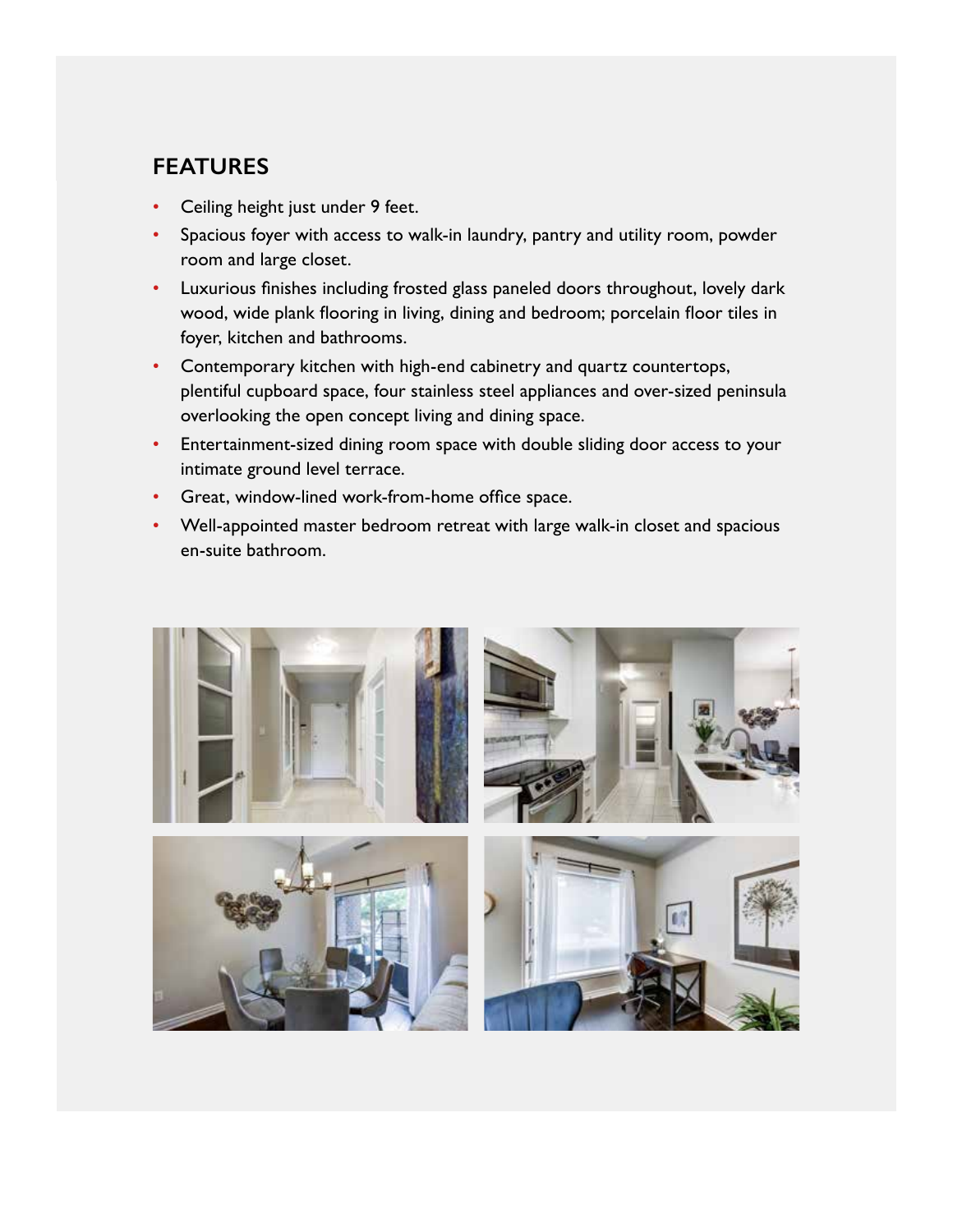## HoodQ Address Report™

## **SCHOOLS**

With excellent assigned and local public schools near this home, your kids will get a great education in the neighbourhood.

![](_page_9_Picture_3.jpeg)

#### **PARKS & REC.**

This home is located in park heaven, with 4 parks and a long list of recreation facilities within a 20 minute walk from this address.

![](_page_9_Picture_6.jpeg)

**Frontenac PS**

Designated Catchment School Grades PK to 8 5140 Pinedale Ave

**Pineland PS**

Designated Catchment School Grades 2 to 8 5121 Meadowhill Rd

**É Élém Renaissance**

Designated Catchment School Grades PK to 6 1226 Lockhart Rd

**Nelson HS**

Designated Catchment School Grades 9 to 12 4181 New St

#### **ÉS Georges-P-Vanier**

Designated Catchment School Grades 7 to 12 100 Macklin St N

#### **Sheraton Park** 594 Sheraton Drive  $\mathbb{R}$

**Longmoor Park** 4501 Longmoor Drive 10 min

![](_page_9_Picture_19.jpeg)

![](_page_9_Picture_20.jpeg)

#### **FACILITIES WITHIN A 20 MINUTE WALK**

1 Pool 4 Sports Fields 1 Track

- 
- 3 Playgrounds 1 Basketball Court

10 min

1 Multi-Use Pad

#### **TRANSIT**

Public transit is at this home's doorstep for easy travel around the city. The nearest street transit stop is only a 2 minute walk away and the nearest rail transit stop is a 7 minute walk away.

![](_page_9_Figure_28.jpeg)

#### **SAFETY**

With safety facilities in the area, help is always close by. Facilities near this home include a fire station, a police station, and a hospital within 7.33km.

![](_page_9_Picture_31.jpeg)

### **CONVENIENCE**

This home is located near everyday amenities to make your daily errands easier.

Coffee **disk** Gym

**Grocery Gas Station**